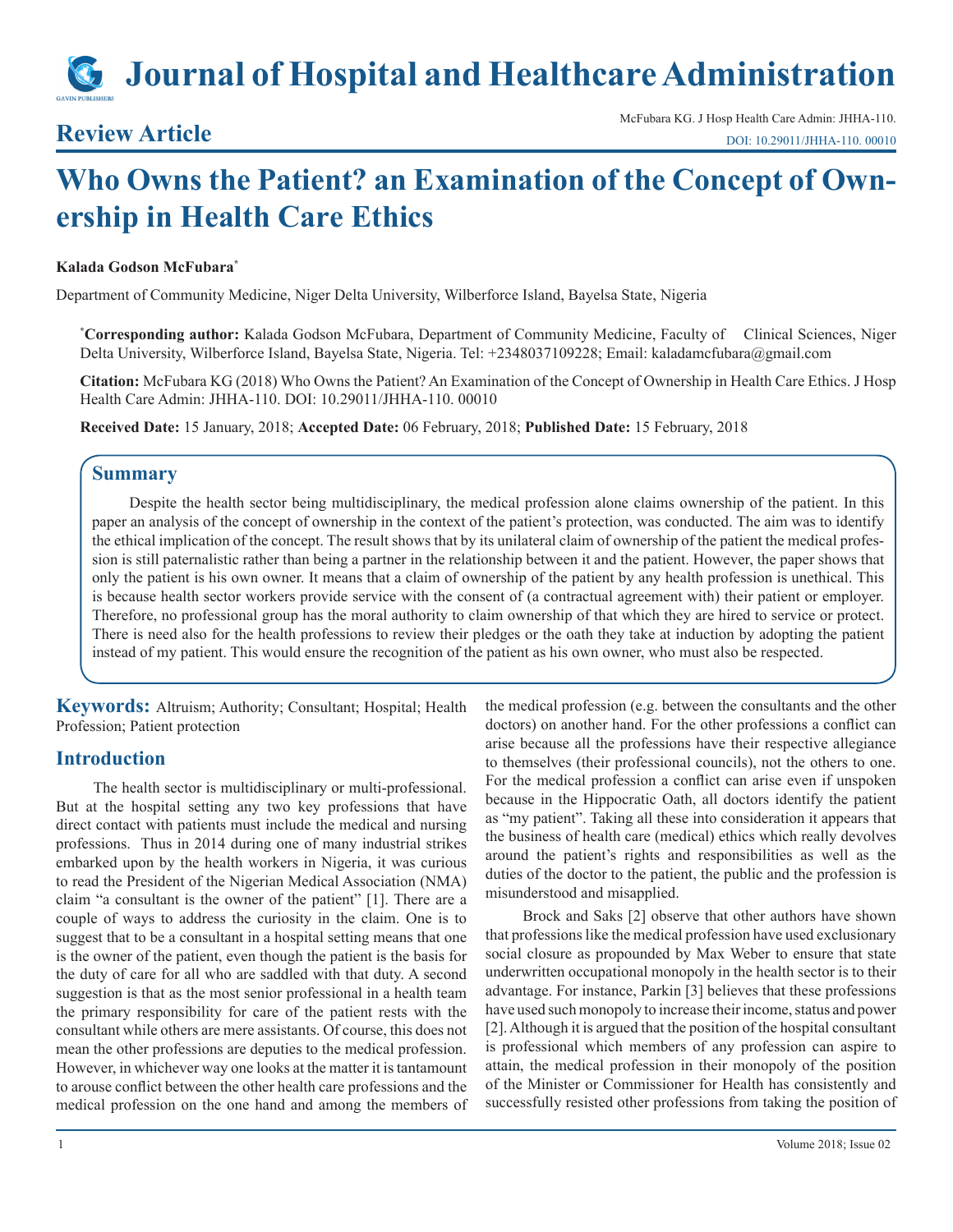consultant within the hospital setting. The problem here however is that health care professionals have failed to understand that their various professions evolved or differentiated from health care and not from medical care. It is also often forgotten that there was a time in history when the services of the physician, the nurse and the pharmacist were all combined in one practitioner. But if one of these professions has become the 'super-profession' that can do without the others in the health professional order, it should not be a reason for a domineering posturing over the others. There is no reason to think that is the case for now. But if one profession has fear that other health professions may also lay claim to ownership of the patient, the question then is, who is the patient to warrant ownership claim by one health profession and not the other? In this paper the concept of ownership is examined. That examination forms the basis for a moral philosophical discussion on the role of the consultant and altruism in health care practice. It is hoped that this will address issues of inter- or even intra- professional conflicts so as to ensure and maintain the patient's safety and dignity.

# **Who is a Patient?**

The health care sector is not like the legal sector where the professionals are in contest for clients, often adversarial, with each other. Although the word client has crept into the health care business, the authentic word for the client in the health sector is the patient. The Mosby's Medical, Nursing and Allied health dictionary [4] defines a patient as someone who is a recipient of health care within or outside a hospital setting. This means that there may be illness or there may not be illness. Thus health care can be seen to restore, to improve or to maintain normalcy in the physical, social or psychological conditions of the human person. Health care is therefore a service not only provided by the doctor, who is currently the only officer within the Nigerian hospital setting titled as a consultant, but also by other professions outside the hospital setting. In On Moral Medicine*,* Jensen [5] writes that man as patient is seen by the physician from two perspectives. In one perspective the physician sees the patient (man) as an object to be repaired and in the other perspective the patient (man) is the physician's fellow man. In fact, the nature of man is such that he is his own owner. This is captured in Rahner [6] where the author observed that "man is characteristically the being that has been handed over to himself, consigned to his free responsibility." The word repair here can mean more than one thing including to care for, to maintain, to restore etc. Hence viewing the issue of health care from both perspectives Jenson adds that the moral and religious involvement of the patient (in the course of this care) must be dealt with and supported. This is achieved by showing visible respect to the patient and giving room for his consent to treatment.

Talking about support Jenson further observed that the health giving value of these aspects of involvement of the patient

does not transcend the perspectives of the doctor. By this the author means that the doctor as a technician of the behavioral sciences does the thinking while the patient obeys his directives. But this also goes to imply that the job of physical repair of the patient is not the sole responsibility of the doctor as it would also include psychological and social repair which however can also be undertaken by others even non-medical practitioners. Meanwhile in the various health professional pledges and oaths it is only the Physician Oath that talks about "my patient". Others talk about "the patient" (Pharmacist's Oath for instance), or just "patients" and "the general public" (in the Florence Nightingale Pledge and the Code of Professional Conduct of the Medical Laboratory Council of Nigeria). These differences invariably mean that only the doctor can be expected to see or take the patient as his own, thereby to carry much of the burden of care of the patient. But even at that for the doctor to be justified in the claim for ownership of the patient he would need the cooperative support of other health professions and the partnership of the patient as his fellow man.

# **The Concept of Ownership**

To own something means that the thing belongs to the one making the claim of ownership. The concept is therefore possessive to oneself and not to any other. In law although the concept has been defined differently in jurisprudence many authors like Sir John William Salmond, John Austin and William Nembhard Hibbert agree that ownership is the complete and supreme right to the possession of a thing or an object (www.legalservicesindia. com/articles/ownership\_1281-.html).This can be illustrated in the fact that the right to possessive ownership does not cease in death but is passed on to heirs. But the concept could also be used just for identification with the one making the claim. For instance, when one says 'it is his own patient that did it', one is simply identifying the patient with a particular care provider. Here ownership if at all is protective. Furthermore, when the concept is used in the sense that connotes belonging it can be likened to a situation where attempt is made to avoid patient pouching or encroachment into another's duty base. This was the case among medical practitioners at the time of the early development of medical ethics. Even at present intra-professionally especially within the medical profession, in the name of trying to avoid encroachment, ownership of the patient in the first sense of the meaning of the word is being strongly but silently claimed and practiced. To illustrate this is the case of Harold Shipman, the killer doctor [7], who took advantage of this to claim inheritance of the property of the patients in his care after killing them. The other sense of the concept is that when a man hands over his car for repair he does not transfer ownership of the car to his mechanic nor does the mechanic claim ownership of the vehicle. It is in this sense of the concept that the patient hands over himself (not ownership of himself) to the doctor for repair (healing).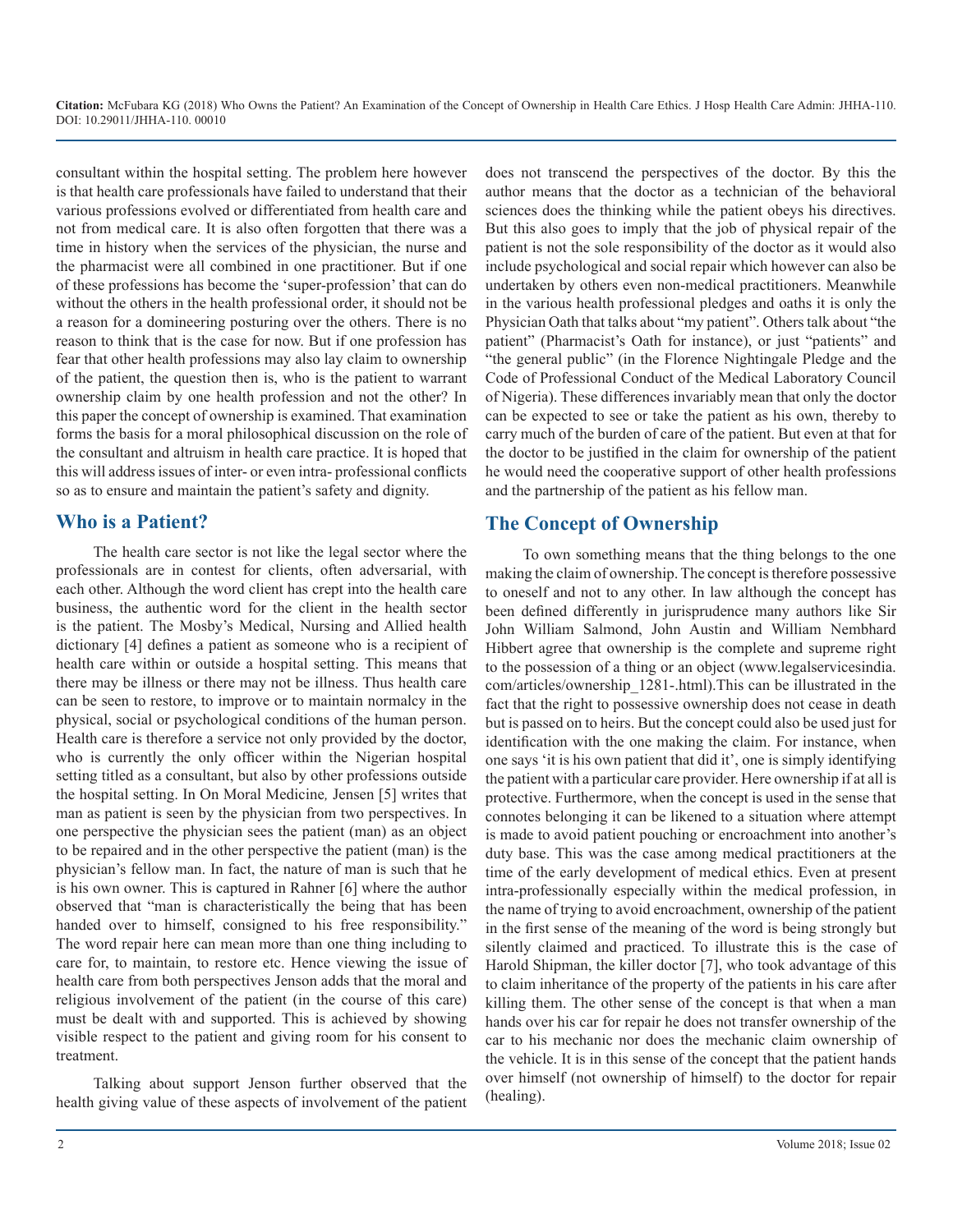# **Authority and Ownership**

From the above interpretative perspective of the claim by the NMA President and the concept of authority which suggest that the consultant has control over the other professionals in their duty of care to patients, Thomas Hobbes [8] observes "He that owneth his words and actions is the AUTHOR: in which case the actor acteth by authority …..". This means that the care giver gives care only by consent or authority of the care receiver. In other words, an adult owner of a thing cannot require authority to access what he owns. If it were not so then something must be wrong especially when the Common Law affirms bodily integrity of an adult individual and prohibits even unauthorized touching of the patient in the doctrine of assault and battery. The same is buttressed by Uzodike [9] who observed that the relationship between doctor and patient has moved from being paternalistic to partnership. This is because paternalism which sees the patient irrespective of age and knowledge, as a child, [10] cannot be protecting the patient's best interest. The patient therefore can be more altruistically owned by nobody other than himself who also has the power to give consent for his own care. In essence even professional altruism cannot confer authority or claim of ownership to the professional because according to Hauerwas 'all relations that are less than fully voluntary [are] morally suspect' [8]. Such is the case in health care that Sulmasy having examined the various models of authority observes that because there are many and confusing meanings of authority, the relationship between doctor and patient has become understood as a struggle for power, where power is "the ability to control and be free from control of others" [8]. It is important to be clear about this in order to avoid unnecessary inter-professional as well as intra-professional conflict and distrust in the doctor patient relationship. This clarity would deepen the understanding of the protection of the patient's interest as the main goal in health care practice rather than the protection of professional interest or the protection of professional monopoly of authority and/or ownership which is suggested in the claim for ownership of the patient by the medical profession. Therefore, if there would be any sense of ownership of the patient at all, Maxson [11] summarizes it in her account on the film "Whose Life is It Anyway?" and concluded that it is all of ours.

Meanwhile possessive ownership, that is, having ownership should not be mistaken for taking ownership. In the latter case the one taking ownership is filling a responsibility space not being fulfilled by any other. Thus in a team where the consultant is the formal leader the individual can take ownership of the particular care of a patient who is not being cared for. That means that in a team of doctors or even different professions, as it is indicated by the General Medical Council of Britain, the leader is only accountable for the performance of the team [12]. However, the responsibility for identifying problems, solving them and taking appropriate decisions is shared by the team as a whole with neither member claiming to have ownership of the one being cared for.

#### **The Role of the Consultant**

When all the above are considered in the light of how the patient has been treated especially when there is a misunderstanding or disagreement between employers and employees in the health care sector, the concept of ownership in the context of the role of the consultant and the patient's protection calls for self-examination. For instance, is it that to be a consultant one has to be the owner of the patient and that guarantees the patient's protection? On the other hand, is it that being a consultant makes one the owner of the patient and therefore the consultant is responsible for the patient's protection? Both perspectives of the consultant are possessive and as at the time of the NMA President's comment it is only members of the NMA that have their personnel in the hospital setting recognized up to the rank of consultant. Other hospital based health care professional associations have been demanding for the same recognition but the NMA has been resisting it in the fear that it would cause confusion among patients. That fear is unfounded because in the university system lecturers in all disciplines can become professors without confusion arising among the students. In fact, the concept of consultant is being adopted by many professionals and experts and they are recognized by governments, their agencies and non-governmental organizations, local and foreign. This is because by the definition of the Concise Oxford Dictionary, a consultant can be any one providing professional advice for fee (this fits into the context described in the last sentence) or a consultant is a senior specialist in a branch of medicine recognized by a medical post graduate college and is leader of the team providing care to a patient in a hospital setting. Therefore, taking from the first definition above there is no specific place designated where a consultant is limited to function. That leaves not only health care providers but anyone who wishes to be so identified, as being entitled to the designation of a consultant wherever they may be. But the second definition above seems to limit the appellation of consultant not even to all doctors but only to those doctors who have been appropriately trained to function as such within the higher level dictates of medical education and practice.

# **Why is the Claim for Ownership of the Patient?**

Is the claim for ownership being made on the grounds of full responsibility for protection of the patient even if it be for the temporary period the patient is in the hospital or is it for the full responsibility for protection over the patient for all the time of being a patient? Can there be protection for the patient in a multidisciplinary work place when one profession lays claim to ownership of the patient, the object of duty of care of all the professions? In the light of the context of the NMA president's claim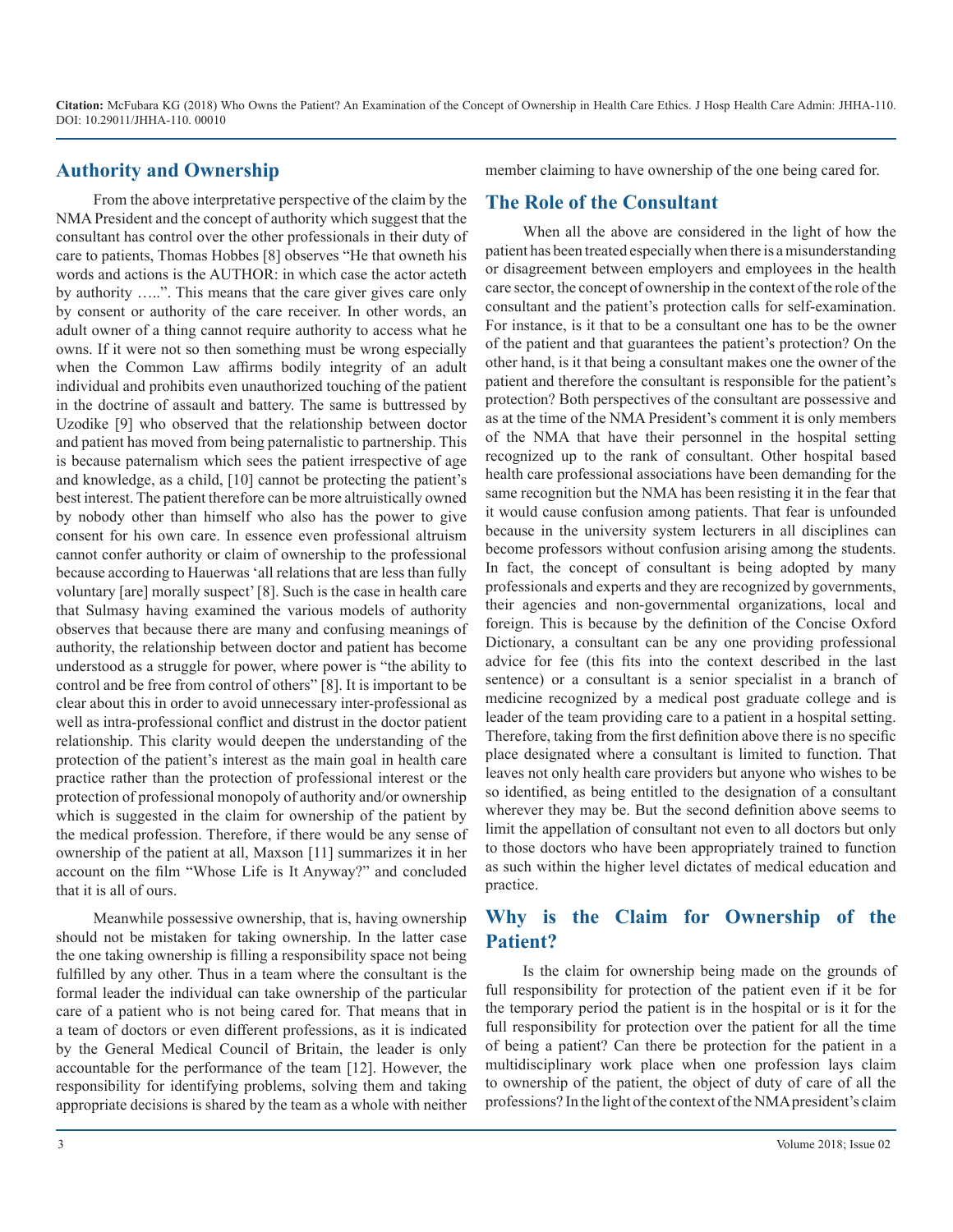it may appear that it was for the full responsibility of protection over the patient. But the health sector being a multidisciplinary sector means that each profession has specific role to play in health care delivery. Never the less all professions within the sector have a collective responsibility for protection over the patient. Safety of the patient should therefore be a mutually inclusive responsibility among the professions. To suggest otherwise may put the patient's safety and protection in jeopardy.

Vestappen et al. [13] conducted a wide review of literature on patient safety by using online Delphi procedure. In the review the authors identified patient involvement and prospective risk analysis as two promising and innovative strategies for improving patient safety in primary care. But in a multidisciplinary sector with incessant strike actions and attendant professional rivalry, one profession claiming ownership of the patient leaves the patient involvement in issues that concerns his safety difficult to achieve. In fact, the review found that poor teamwork and suboptimal handover of patient are contributory to patient safety problems. There is also the problem of safety incident reporting. In a similar review of literature on incident reporting system, Klemp et al. [14] identified features to include purpose of reporting and who should be involved in reporting. If the Nigerian consultant is the owner of the patient, in the context of this discussion he would be reluctant to report safety incident in his domain. But it was the culture of silence which has had damaging effect on patient safety that informed the Brigham and Women Hospital in the United States to begin the publication of Safety Matters in 2011. This was in a bid to be transparent about medical errors and bring such to discussion thereby finding solutions to avoid repeated occurrences.

The duty of care which is a doctrine that is common to all the health care professions makes leadership accountability a prime responsibility (by a general consent) and a necessity to be reposed in one member of the team who would be officially bound to coordinate others to work towards the protection of the patient. Since the principle of self-ownership (which is the possessive aspect of ownership) reserves ownership of the patient in the hands of the patient and this is already legally recognized in the concepts of assault and battery [15], if ownership is to be contemplated on at all it should not be possessive ownership of the patient and not by any one professional group or individual. Rather leadership accountability similar to altruism as enshrined in the duty of care and which all health care practitioners pledge to uphold, should be the concern of all in the health care process. At the same time all the health care practitioners, especially of the medical and nursing professions have to agree at every point in the health care process which one of their individual members should take prime responsibility (leadership) for the accountability of the team. Failure to have this agreement leaves room for no one member or professional group to be wholly accountable or to claim responsibility for the team. In other words, leadership in the

health care process rather than ownership of the patient should be the concern for all.

# **Is There Altruism in A Profession's Claim for Ownership of the Patient?**

Altruism, which is the selfless concern for the welfare of others even in the event of a disadvantage to the concerned person or group is a trait of service to the public not to a professional group or to an individual. McFubara and Pauley [16] have called for affective traits such as altruism or the public interest to be sought early in the admission process from potential medical students. This is because according to Millerson, [17] professions that claim to be altruistic have that trait as the core of their characteristic. But Elliott writing in 1972 [17] argued that the emphasis on the relationship between altruism and professionalism did not continue after the Second World War. In other words, since the 1950s service orientation among professional groups have not shown or demonstrated altruism. Although Saks [17] had suggested that occupational associations can take advantage of their altruistic feature to serve the public interest better, the opposite has been the case. For instance, in medical education at the undergraduate level all departments of medicine collaborate, that is they work in the interest of the student to ensure qualitative medical training. This is on the premise that at the end of such training no single department of medicine can claim ownership of the young medical graduate. The same is expected to apply in health care practice. But this has not been so, as specialties guard against 'territorial encroachment' bringing about intra- and inter-professional conflicts. In the face of such professional rivalries within the health sector, McFubara [18] has suggested an inter-professional collaborative education programme for the health care professions. This could be a major way by which the health care professions collectively can imbibe and demonstrate altruism.

In the gospel of John chapter 10 verse12 (The Bible, KJV) Jesus illustrates altruism in the concept of ownership with the relationship between a shepherd and the sheep on one hand and the same relationship between a hireling and the sheep on the other. In the case of the Shepherd, the owner, even in the face of danger and deprivation goes on to protect his own. But the hireling sees danger and deprivation and runs away for his dear life. Indeed, the latter is often demonstrated when patients are abandoned or discharged prematurely from the hospitals during industrial action by health sector workers. It is a wonder therefore who really owns the patient. Although Consultants are not expected to go on strike even when NMA members go on strike, a claim for ownership of the patient by the consultants even when patients are being prematurely discharged from hospital beds, under their noses, does not make sense. In the United Kingdom the General Practitioner has a more respectable status than the hospital consultant because it is the GP that refers the patient to the consultant and the patient